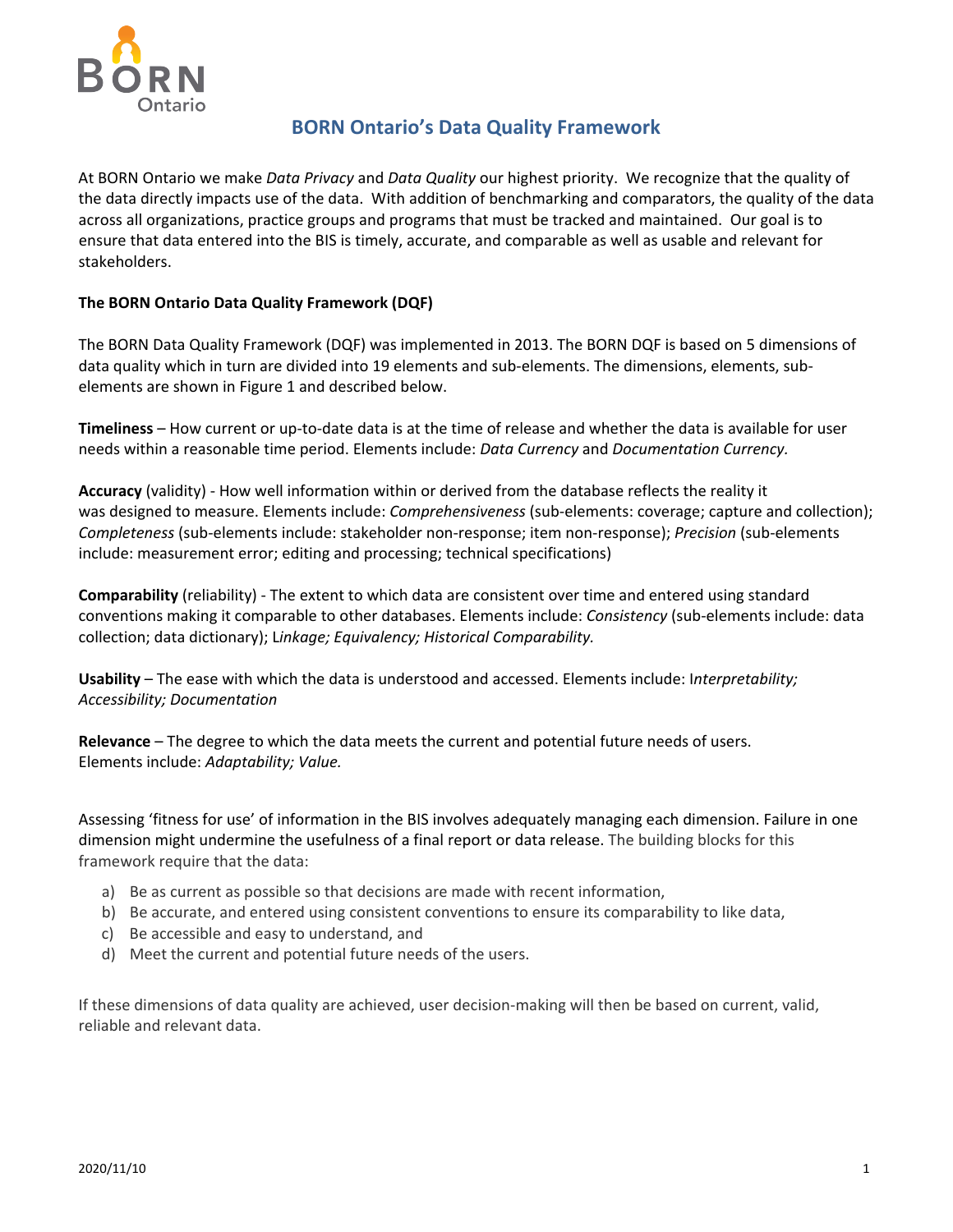

### **Figure 1: BORN Data Quality Framework – Dimensions, Elements and Sub-Elements**

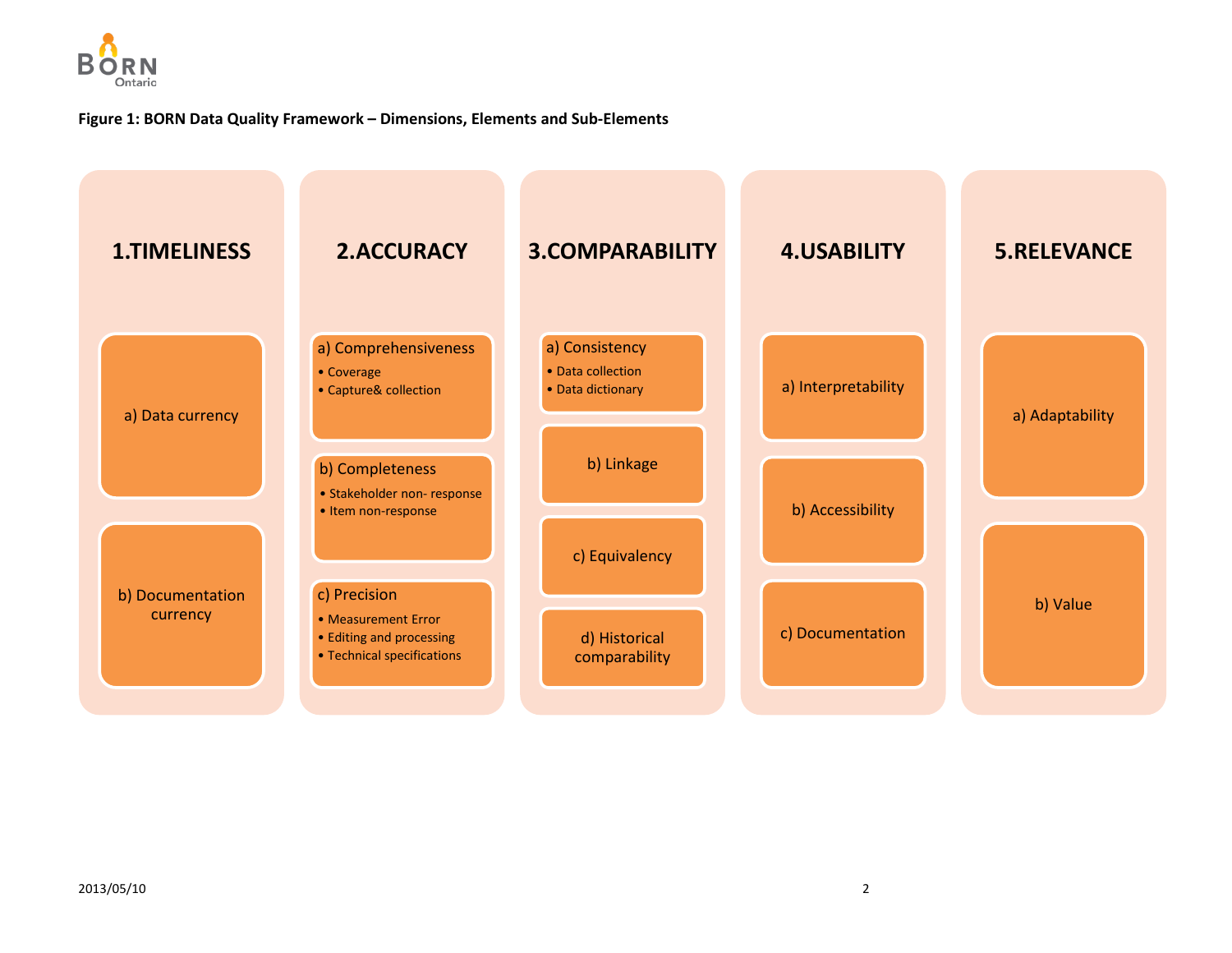

The BORN Information System brings this framework to bear using a number of features and functions.

| <b>Feature</b>                                                | <b>Description</b>                                                                                               | <b>Dimension of Quality</b>                                                           |
|---------------------------------------------------------------|------------------------------------------------------------------------------------------------------------------|---------------------------------------------------------------------------------------|
| <b>BORN Data Entry Guidelines</b>                             | Near real-time data entry encouraged                                                                             | Timeliness (data currency)                                                            |
| <b>BORN Coordinator Support</b>                               | Monthly acknowledgement reports;<br>Assess and support for data collection<br>response burden                    | Accuracy (comprehensiveness - capture and<br>collection); Timeliness (data currency); |
| <b>Robust Reporting</b><br><b>Environment</b>                 | Allows users access to their real-time data<br>(value added feature)                                             | Accuracy (comprehensiveness - capture and<br>collection)                              |
| <b>HelpDesk</b>                                               | Prompt response to data collection issues                                                                        | Accuracy (comprehensiveness - capture and<br>collection)                              |
| <b>Drop-Down Lists</b>                                        | Free text is minimized.                                                                                          | Accuracy (precision); Comparability (consistency)                                     |
| <b>Mandatory Fields &amp; Data</b><br><b>Validation Rules</b> | Missing data is minimized                                                                                        | Accuracy (comprehensiveness - capture and<br>collection; precision)                   |
| <b>Automated Algorithms</b>                                   | Point of entry validation (e.g. ID is<br>appropriate length and format)                                          | Accuracy (comprehensiveness - capture and<br>collection; precision)                   |
| <b>Consistency Edit checks</b>                                | Point of entry validation (e.g. verifying an<br>intervention that can only be one type of<br>answer)             | Accuracy (comprehensiveness - capture and<br>collection; precision)                   |
| <b>Dual entry of variables</b>                                | Point of entry validation (e.g. BW and GA)                                                                       | Accuracy (comprehensiveness - capture and<br>collection; precision)                   |
| <b>Data Capture Quality</b><br><b>Control Measures</b>        | Point of entry validation (e.g. verification<br>reports, data discrepancy reports,<br>incomplete record reports) | Accuracy (completeness; precision)                                                    |
| <b>Track Missing Data</b>                                     | Stakeholder group and item non-<br>response; Identified in all reports and<br>communications                     | Accuracy (completeness; comprehensiveness -<br>coverage)                              |
| <b>Standard Operating</b><br><b>Procedures</b>                | To ensure consistency in use of data and<br>analysis methods                                                     | Accuracy (precision - processing, editing and<br>estimation)                          |
| <b>UAT Testing</b>                                            | To ensure validation of system<br>components (e.g. new encounters and<br>report specifications)                  | Accuracy (technical specifications)                                                   |
| Data Saved in a Secure<br>Location                            | Protection of PHI and controls data access                                                                       | Accuracy (technical specifications)                                                   |
| <b>BORN BIS Data Dictionary</b>                               | Definitions aligned across stakeholder<br>groups                                                                 | Comparability (consistency of data); Usability<br>(documentation)                     |
| <b>Pre-Population of Data</b>                                 | To improve consistency and reduce<br>duplication and error                                                       | Comparability (consistency of data); Accuracy<br>(precision)                          |
| <b>Linkage of Cases</b>                                       | Across encounters and to other datasets                                                                          | Comparability (linkage)                                                               |
| <b>Feedback</b><br><b>Mechanisms/Support</b>                  | <b>BORN Coordinators; Helpdesk</b>                                                                               | Usability (interpretability)                                                          |
| <b>Data Access Protocols</b>                                  | Key stakeholder; researchers or other<br>users                                                                   | Usability (accessibility)                                                             |
| <b>BORN Committees</b>                                        | Provide advice about changes for data<br>elements                                                                | Relevance (adaptability)                                                              |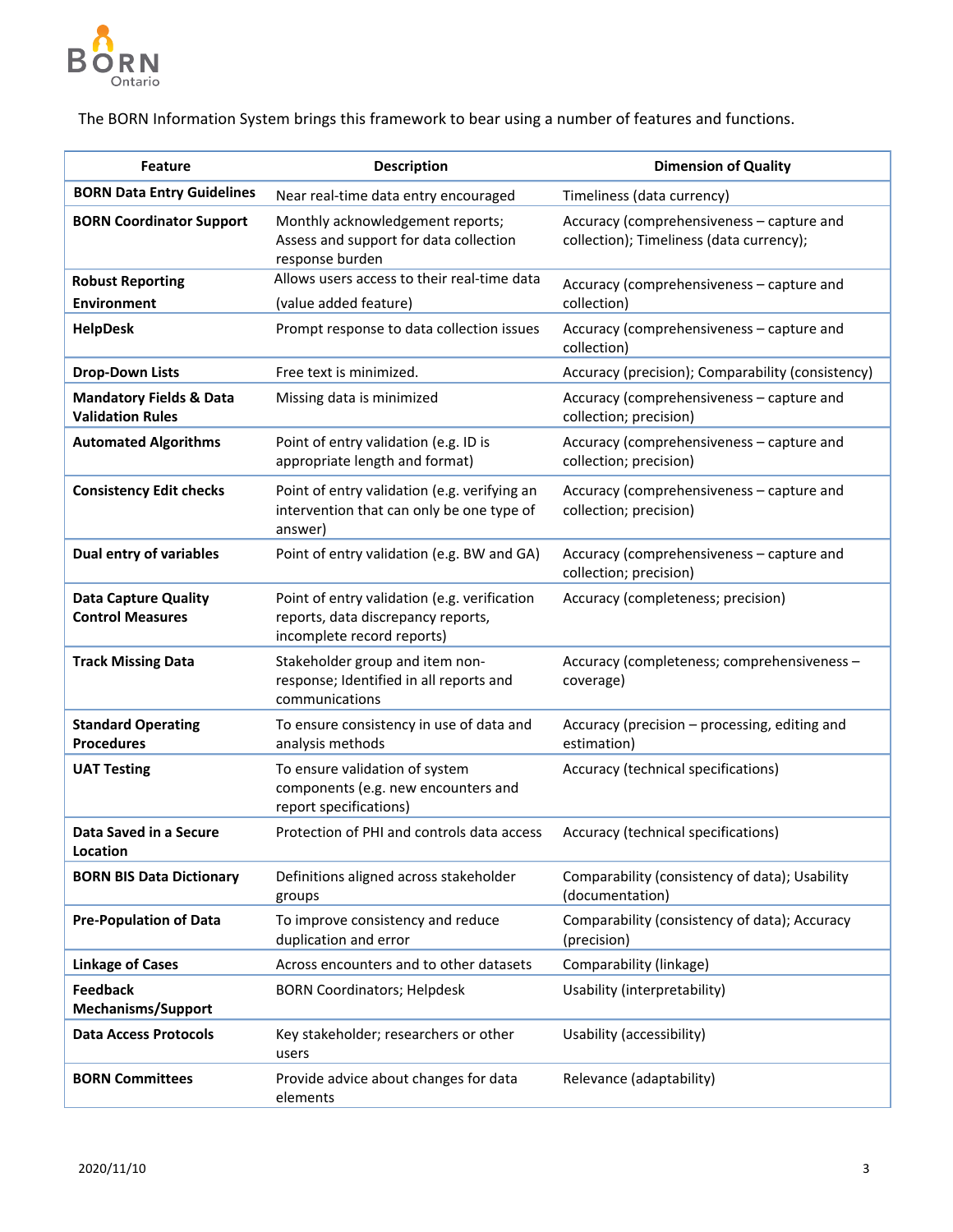

#### **What we are good at:**

- ‐ *User support* BORN Coordinators; HELPDESK
- ‐ *Guidelines ‐* developed and available on the BORN website
- ‐ *Comprehensive training* training webinars developed and available on the BORN website for each system component
- ‐ *Technical specifications* developed, documented and used along with UAT testing for new components
- ‐ *Robust reporting environment* available to users with standard reports and enhancements
- ‐ *Data Access Protocols –* developed for authorized users (organizations/groups)
- ‐ *Dynamic, user‐friendly data entry system* ‐ with point of entry validation

#### **Areas that are known to be problematic:**

- ‐ Tracking data entry and validation times
- ‐ Documenting under/over coverage
- Rating and reporting on the magnitude of item non-response (for selected data elements and MND KPIs)
- ‐ Monitoring data requests that were not executed due to coverage concerns
- ‐ Regularly comparing BIS data with external data source (e.g. CIHI) for live births, stillbirths, NICU admissions
- Identifying core elements for trend analysis (e.g. KPI rates, accuracy and 'missingness')
- ‐ Consistently capturing issues about BIS data elements from key stakeholders, users and researchers and processing solutions in an efficient manner

#### **List of improvements being developed and implemented:**

- ‐ Development of an Annual DQ Report
- ‐ Development of a Standard BIS Use Tracking Report
- ‐ Plan for systematic external audits (re‐abstraction studies) to assess validity of selected data elements
- ‐ Development of a user satisfaction survey to evaluate relevance of data elements, system function, access and usability of the data, and user experience
- ‐ Assess HELPDESK calls to evaluate support needs and user experience
- ‐ Investigate the possibility of incorporating the provider registry (CAPE) into BORN for another level of identifier
- ‐ Develop and maintain a BORN document of historical changes ‐ providing an audit trail of BIS development, testing, changes and modifications.
- ‐ Develop a process to identify and evaluate new data elements, retiring old elements, revise current elements (including critical appraisal of the literature about potential new data elements and assessment of the feasibility of collecting valid and reliable data)
- Develop a development process to identify clinically meaningful, feasible to measure and actionable data elements for future dashboards
- ‐ Develop an online request process with a shopping cart format to facilitate access to data for BORN users
- ‐ Develop a document that outlines the steps necessary (technical and communication) when planning changes to deal with an emerging issue that requires a data change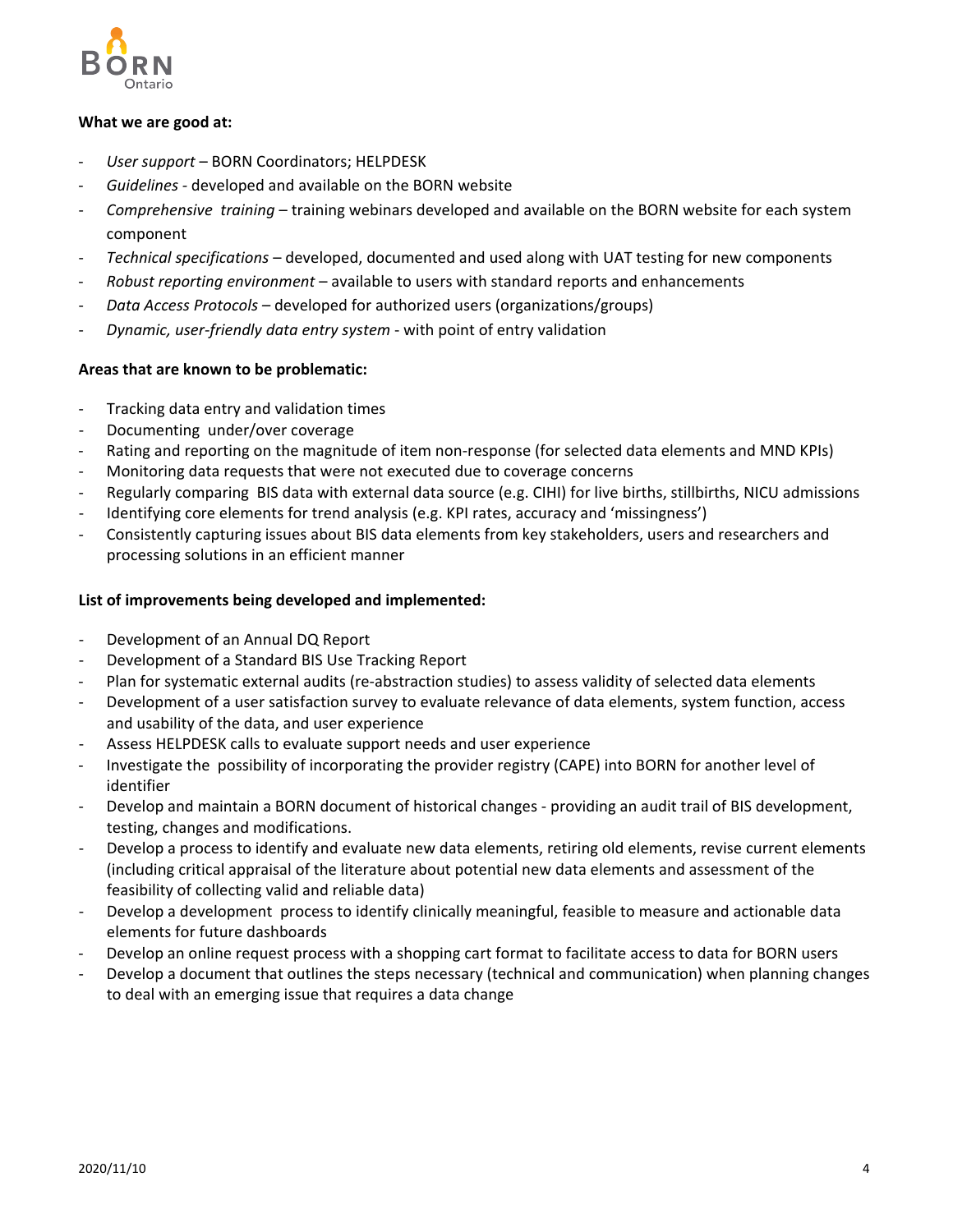

## **Data Quality Dimensions, Elements and Criteria**

**Timeliness:** How current or up-to-date the data is at the time of release and whether the data is available for user needs within a reasonable time period

| <b>Elements</b>                  | <b>Criteria</b>                                                                                                                                                                                             |
|----------------------------------|-------------------------------------------------------------------------------------------------------------------------------------------------------------------------------------------------------------|
| Data currency                    | The difference between the actual date of data capture and data being available (data entry time and validation time)<br>Data processing activities are reviewed and documented yearly to ensure timeliness |
| <b>Documentation</b><br>currency | Data quality documentation is available at the time of data or report release                                                                                                                               |

**Comparability**: The extent to which data is consistent over time and entered using standard conventions making it comparable to other databases.

| <b>Elements</b>                                                                 | <b>Criteria</b>                                                                                                                                                                                                                                                                                                                                           |
|---------------------------------------------------------------------------------|-----------------------------------------------------------------------------------------------------------------------------------------------------------------------------------------------------------------------------------------------------------------------------------------------------------------------------------------------------------|
| <b>Consistency (Data</b><br>collection standards; Data<br>Dictionary Standards) | Data Collection Standards: Core data elements are collected with the necessary detail required for linking or comparison<br>purposes. For derived data elements, the original data element remains accessible                                                                                                                                             |
| Consistency                                                                     | Data Dictionary Standards: A data dictionary exists and all data elements are evaluated to determine their inclusion within<br>the BORN Data Dictionary                                                                                                                                                                                                   |
| Linkage                                                                         | Cases entered into the BIS are identifiable by either postal code (all six digits) or the relevant Standard Geographic<br>Classification (SGC) (e.g. census tracts). Identifiers are used to differentiate facilities or organizations uniquely for historical<br>linkage. This criteria examines whether linkage is possible not whether linkage is done |
| Equivalency                                                                     | Crosswalk and conversion tables exist documenting issues related to data conversion (e.g. cross walk tables for many to<br>one or one to many relationships; conversion tables for pounds to kilograms or height/weight to BMI)                                                                                                                           |
| <b>Historical comparability</b>                                                 | Documentation on historical changes to the data holding exists and is easily accessible                                                                                                                                                                                                                                                                   |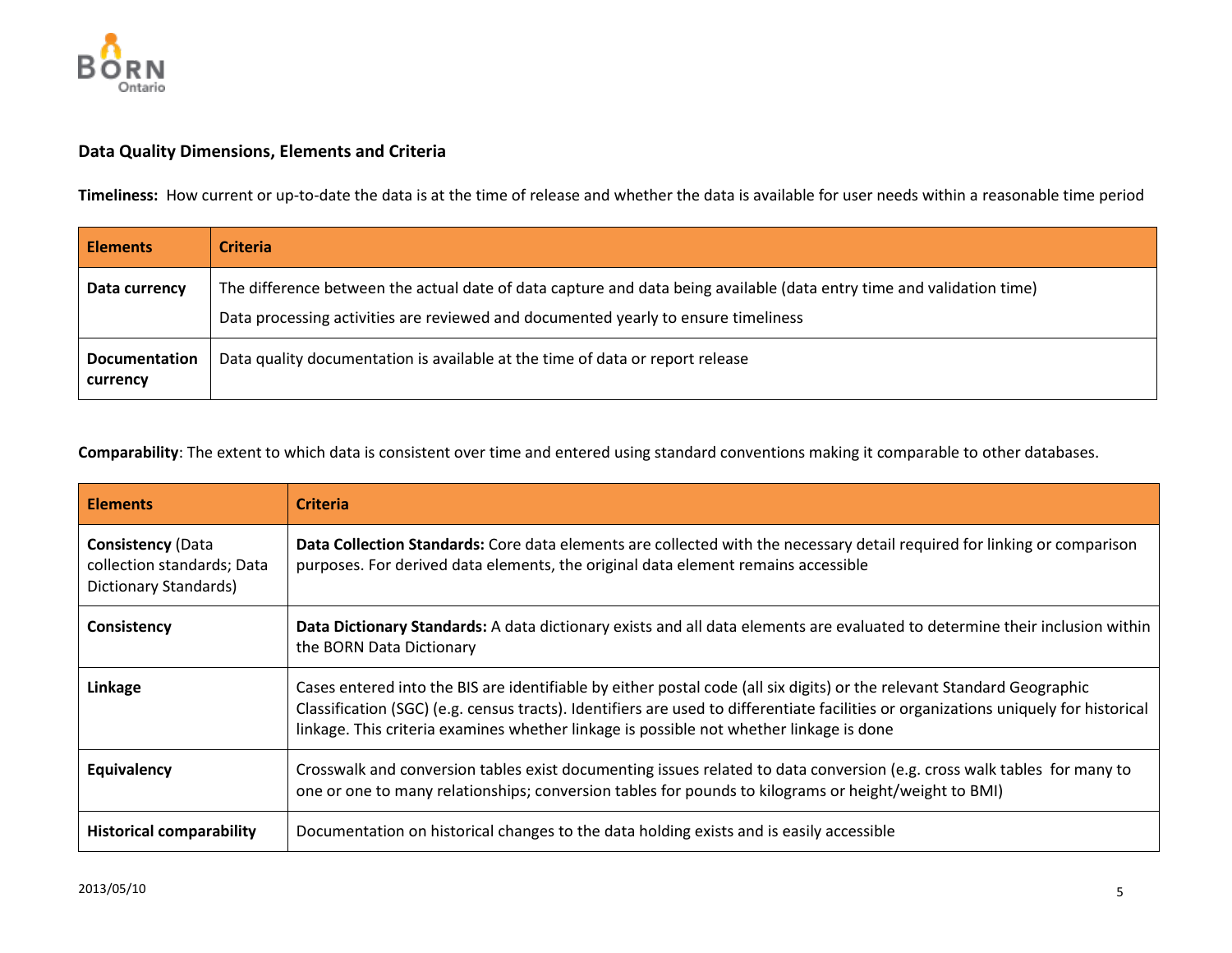

**Accuracy** (Validity): How well information within or derived from a database reflects the reality it was designed to measure.

| <b>Elements</b>                                                                                          | <b>Criteria</b>                                                                                                                                                                                                                                                                                                                          |
|----------------------------------------------------------------------------------------------------------|------------------------------------------------------------------------------------------------------------------------------------------------------------------------------------------------------------------------------------------------------------------------------------------------------------------------------------------|
| Comprehensiveness (coverage; capture<br>and collection)                                                  | Coverage: Under or over coverage = difference between the population of interest or the group of units for<br>which information is wanted (e.g. all hospitals in Ontario, all midwifery practices, all PS labs, all IVF clinics<br>etc.) and the <b>population of reference</b> or the group of units for which the statements are made. |
| <b>Comprehensiveness</b>                                                                                 | Capture and Collection: Standard data-submission procedures exist, are documented, and are followed by<br>data providers to minimize response burden                                                                                                                                                                                     |
|                                                                                                          | Data-capture quality control measures exist and are implemented by data providers                                                                                                                                                                                                                                                        |
| <b>Completeness - Missing Data</b><br>(stakeholder non-response; item non-<br>response)                  | Stakeholder Group Non-Response: All stakeholders groups/organizations have submitted data                                                                                                                                                                                                                                                |
| <b>Completeness - Missing Data</b>                                                                       | Item Non-Response: All the submitted records are complete                                                                                                                                                                                                                                                                                |
| <b>Precision</b> (measurement error;<br>processing, editing and estimation;<br>technical specifications) | <b>Measurement Error:</b> Error caused when a data element is coded or answered incorrectly                                                                                                                                                                                                                                              |
| <b>Precision</b>                                                                                         | Processing, Editing, and Estimation: All collected data elements are checked for validity and invalid data is<br>flagged. The checks and modifications to the data are logical and consistent                                                                                                                                            |
| <b>Precision</b>                                                                                         | Technical Specifications: Technical specifications for the BIS are maintained to allow easy validation of the<br>systems, programs, and applications. Systems are tested when changes are made. Raw data is saved in a<br>secure location                                                                                                |